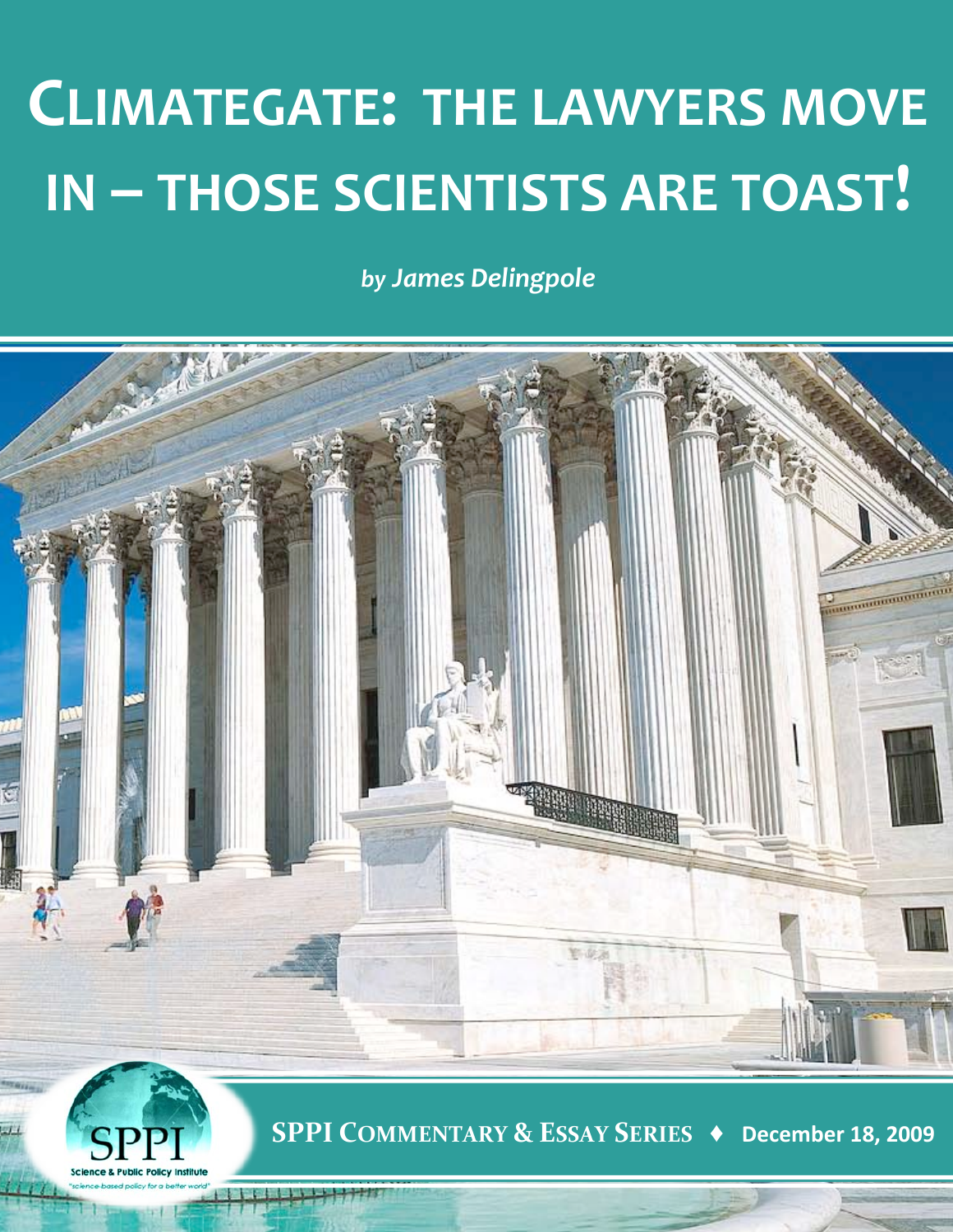## **CLIMATEGATE: THE LAWYERS MOVE IN – THOSE SCIENTISTS ARE TOAST!**

*by James Delingpole* **|** December 15, 2009

God bless America and – can I really be saying this? – God bless the legal profession! Despite the best efforts of the Obama administration, most of the world's other governments (save the plucky Canucks), the United Nations and the Mainstream Media (MSM) to sweep Climategate under the carpet, the lawyers are putting this shoddy scandal where it belongs: in the dock. (Hat tip[: Platosays\)](http://plato-says.blogspot.com/)

The US Department of Energy (DOE) – under pressure, most likely, from Senator Inhofe – has issued a "Litigation Hold Notice" to its various sub-departments asking them to retain any documents pertaining to the Climatic Research Unit at University of East Anglia. Below – reports [Watts Up With That -](http://wattsupwiththat.com/2009/12/14/doe-sends-a-litigation-hold-notice-regarding-cru-to-employees-asking-to-preserve-documents/) is a copy of the notice sent to the DOE's Savannah office in South Carolina:

"December 14, 2009

DOE Litigation Hold Notice

DOE-SR has received a "Litigation Hold Notice" from the U.S. Department of Energy [\(DOE\) General Council](http://www.gc.energy.gov/) and the [DOE Office of Inspector General](http://www.ig.energy.gov/) regarding the Climate Research Unit at the University of East Anglia in England. Accordingly, they are requesting that SRNS, SRR and other Site contractors locate and preserve all documents, records, data, correspondence, notes, and other materials, whether official or unofficial, original or duplicative, drafts or final versions, partial or complete that may relate to the global warming, including, but not limited to, the contract files, any related correspondence files, and any records, including emails or other correspondence, notes, documents, or other material related to this contract, regardless of its location or medium on which it is stored. In other words, please preserve any and all documents relevant to "global warming, the Climate Research Unit at he University of East Anglia In England, and/or climate change science."

What does it mean? Big, BIG trouble for the Climategate scientists is what it means. You don't mess with US lawyers and the reason that what might seem an essentially British affair comes under their jurisdiction is because the DOE has provided funding for these scientists. Here's one example from the Climategate files:

From: Ben Santer <santer1@xxxxxxxxx.xxx> To: lbutler@xxxxxxxxx.xxx Subject: Re: averaging Date: Tue, 23 Dec 2008 12:08:14 -0800 Reply-to: santer1@xxxxxxxxx.xxx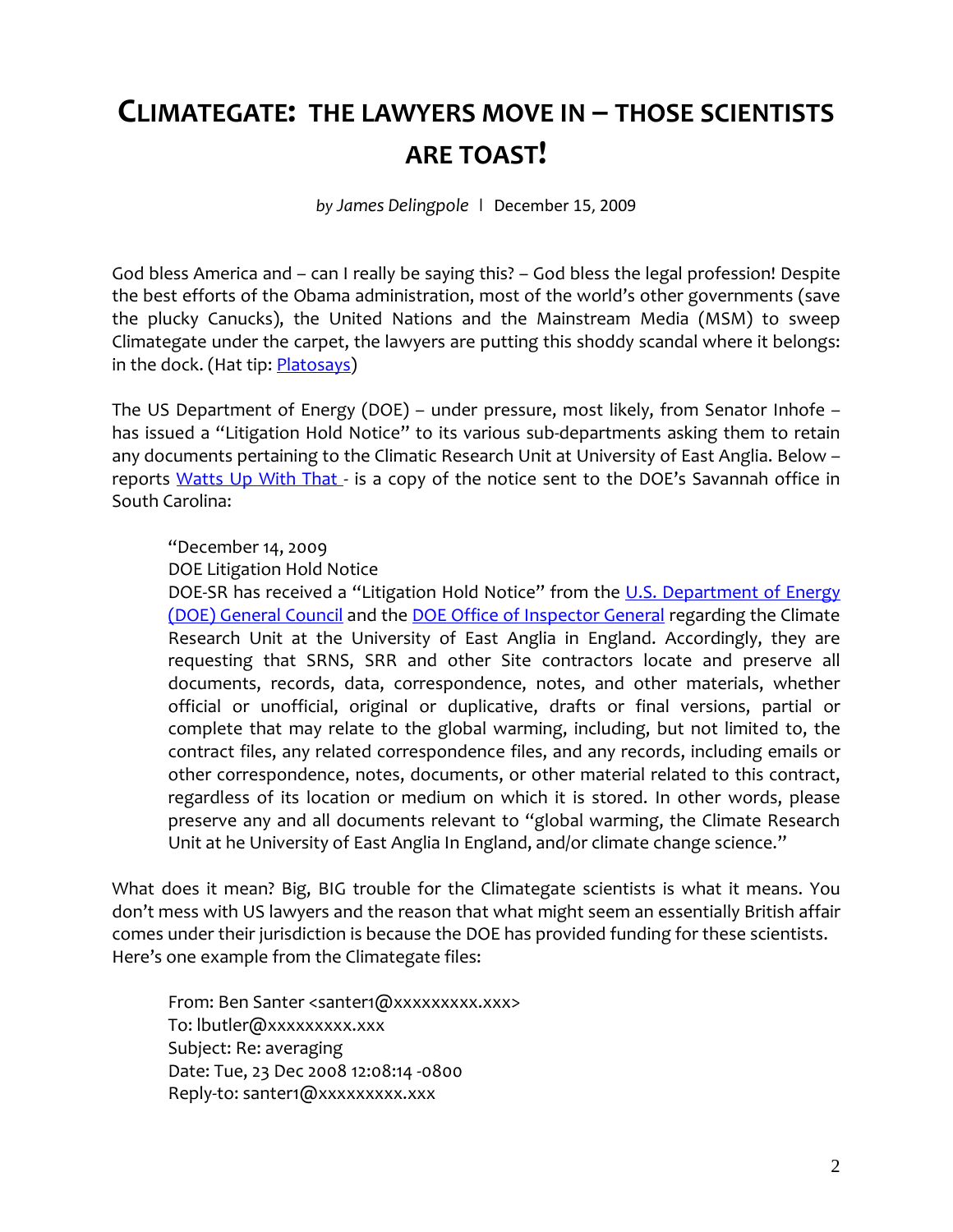Cc: Tom Wigley <wigley@xxxxxxxxx.xxx>, kevin trenberth <trenbert@xxxxxxxxx.xxx> <x-flowed> Dear Lisa, That's great news! I've confirmed with DOE that I can use up to \$10,000

of my DOE Fellowship to provide financial support for Tom's Symposium. I will check with Anjuli Bamzai at DOE to determine whether there are any strings attached to this money. I'm hopeful that we'll be able to use the DOE money for the Symposium dinner, and to defray some of the travel expenses of international participants who can't come up with their own travel money. I'll try to resolve this question in the next few days.

Mmm. I expect you can buy quite a nice no-strings dinner for \$10,000.

And here's another one of [the Climategate emails f](http://eastangliaemails.com/emails.php?eid=545&filename=1120676865.txt)rom Dr Phil Jones.

From: Phil Jones <p.jones@xxxxxxxxx.xxx> To: "Neville Nicholls" <N.Nicholls@xxxxxxxxx.xxx> Subject: RE: Misc Date: Wed Jul 6 15:07:45 2005 Neville, Mike's response could do with a little work, but as you say he's got the tone almost dead on. I hope I don't get a call from congress ! I'm hoping that no-one there realizes I have a US DoE grant and have had this (with Tom W.) for the last 25 years. I'll send on one other email received for interest. Cheers Phil

Gosh. I wonder why it can be that he doesn't want congress to know about his DOE grant. Surely transparency and integrity were ever the CRU's watchwords?

But if I were the DOE's lawyers, I think one of the letters I'd most like to examine would be [this one by the CRU's former head Tom Wigley.](http://junkscience.com/FOIA/mail/1241415427.txt)

To understand its significance you need first to be aware of one of the most contentious points about Anthropogenic Global Warming (AGW) – the reliability of weather station records and the Urban Heat Island effect (UHI). For chapter and verse, your man is Anthony Watts – creator of the now legendary Watts Up With That and also of this wonderfully informative site **Surface Stations**.

Put very simply, there is great concern among sceptics that the data records used to support the IPCC's claims about "unprecedented" and catastrophic late 20th century global warming are untrustworthy. Not only do these records rely on a dwindling number of weather surface stations whose readings have been skewed either by relocation or by the warming effects of the cities which have grown around them over the years. But also, the raw data may have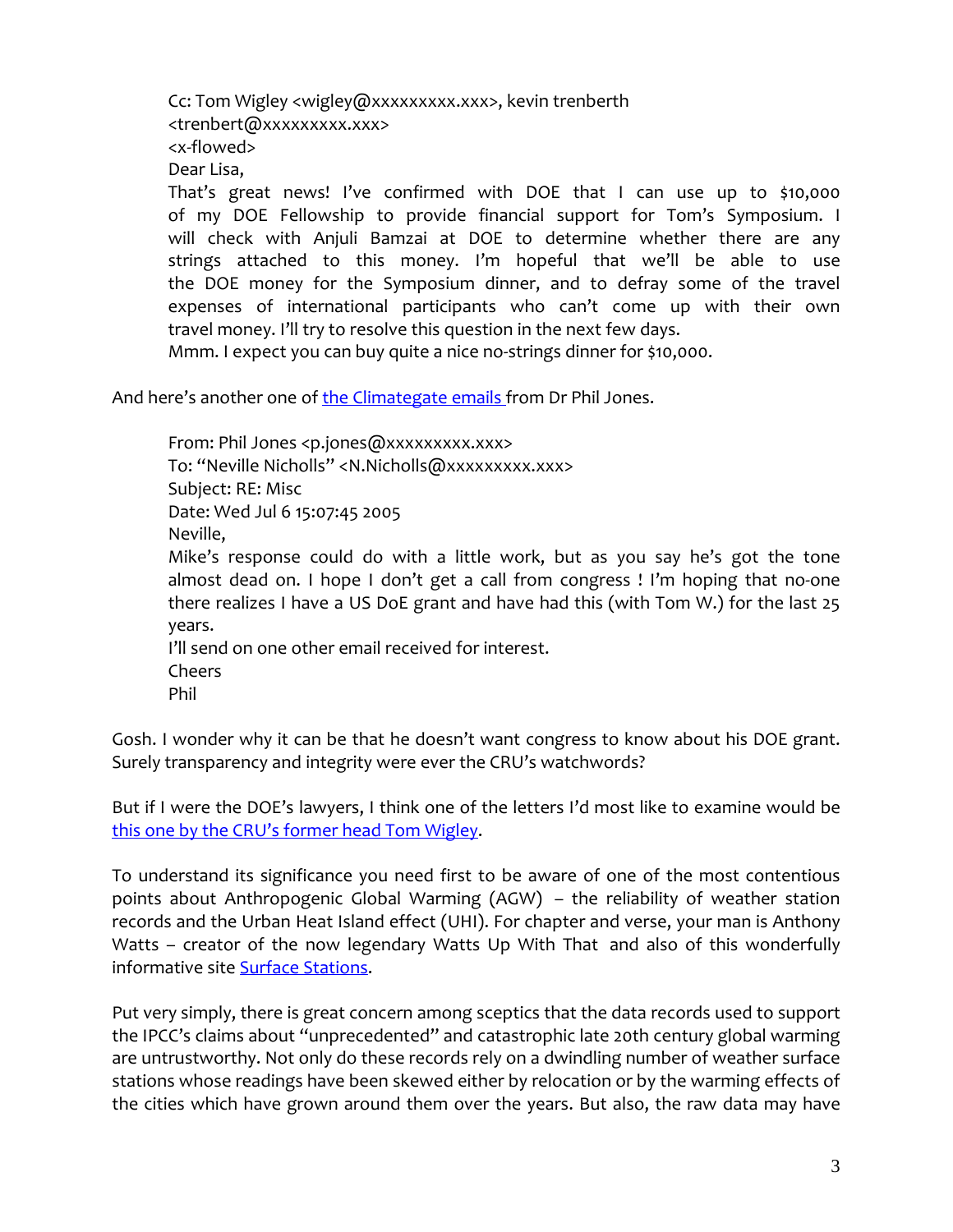been tampered with by activist scientists with a specific political agenda – as for example we saw in [this story about some very dubious temperature records in Darwin, Australia.](http://blogs.telegraph.co.uk/news/jamesdelingpole/100019301/climategate-another-smoking-gun/)

In 2007 Steve McIntyre's Climate Audit blog had identified serious inconsistencies in one such data record – the GIStemp record at NASA, run under the auspices of Al Gore's favourite scientist James Hansen. He wondered whether similar rules might apply at another surface record, HadCrut, run by Phil Jones of the CRU. But when McIntyre put in a Freedom of Information request for data on the weather stations used by HadCrut, this was – predictably and quite deliberately, as we now know from the Climategate files – rebuffed.

Meanwhile another researcher, British mathematician Dr Doug Keenan had also smelled a rat. His suspicions had fallen on 84 Chinese weather stations whose data was being used by CRU to inform their HadCrut record.

In 1990 – as Christopher Booker reports in The Real Global Warming Disaster – two papers had appeared on these stations, one in *Nature* by a team led by Jones, the other by a US scientist Professor Wei-chyung Wang, who also contributed to Jones's paper. The Jones paper stated that HadCrut had chosen stations 'with few, if any, changes in instrumentation, location or observation times'. This was confirmed in almost identical terms by the Wang paper. Both papers referred to a report produced jointly by the US Department of Energy and the Chinese Academy of Sciences, making a similar claim.

#### As Booker describes it:

When Keenan examined this report he found that it contained information on only 35 of the 84 stations. But the locations of at least half of these had been moved during the period 1954-1983, in one case five times, by as much as 41 kilometres. This not only cast serious doubts on the reliability of their data but belied the claims made by Jones and Wang in their papers.

Bear in mind that Wang is one of the key players in the AGW debate – especially in the field of climate modeling and data analysis, as [he describes in this biog.](http://asrc.albany.edu/people/faculty/wang/wang.html) He is professor in Atmospheric Sciences Research at the University at Albany, in New York. He has received \$7 million in grants from US federal agencies. And here he was being caught out in a case of alleged scientific fraud.

This is certainly what Keenan believed and submitted a report on the affair to Wang's university. How did the university respond? It carried out an internal review, without interviewing – or even referring to – Keenan, and without giving any reasons, announced that the charges were baseless. For the full dirt on this cover up read this report at Watts Up [With That.](http://wattsupwiththat.com/2009/05/03/climate-science-fraud-at-albany-university/#comments)

Now here's that letter from Tom Wigley to Phil Jones giving his views on the affair:

(3) At the very start it seems this could have been easily dispatched. ITEM X really should have been …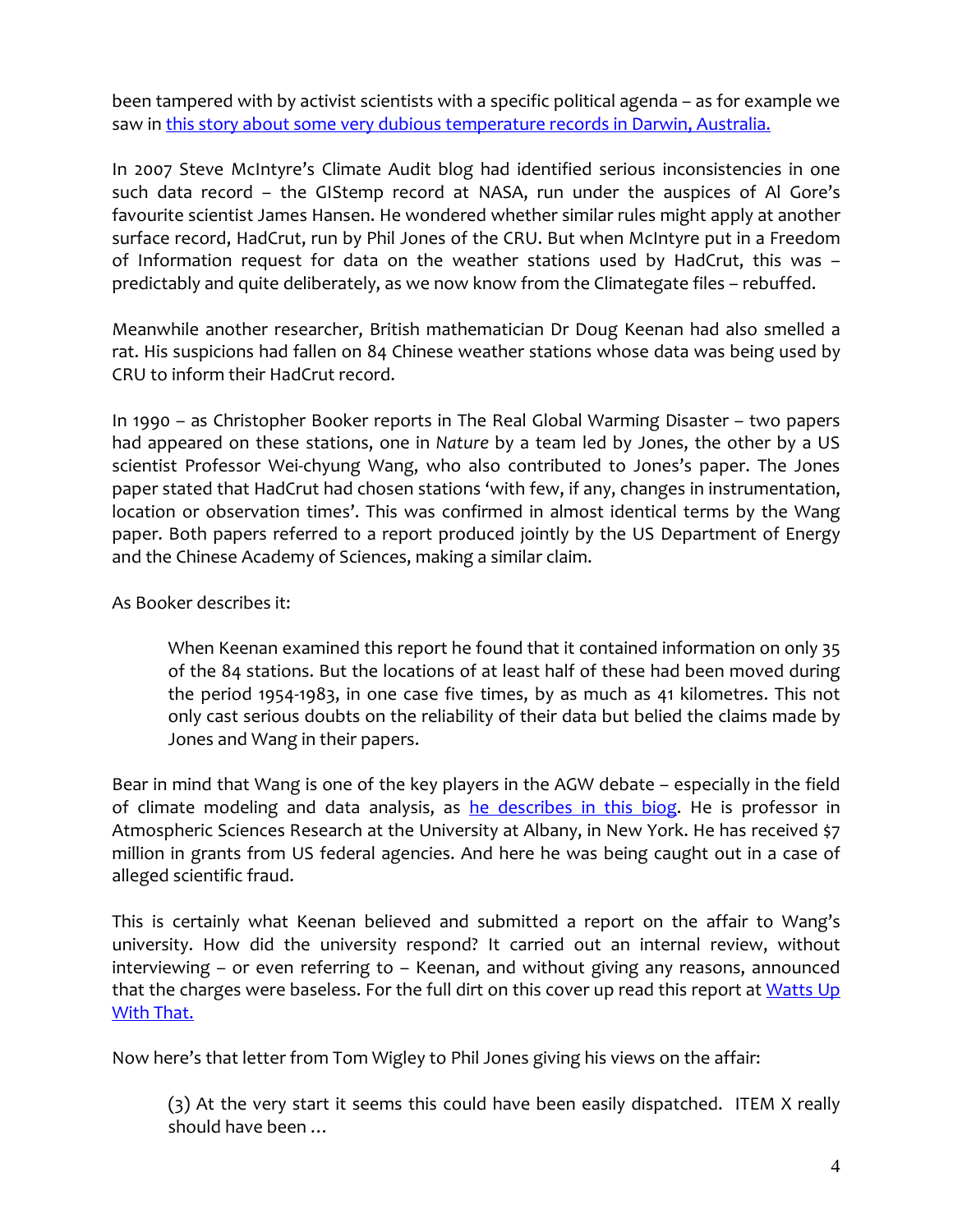"Where possible, stations were chosen on the basis of station histories and/or local knowledge: selected stations have relatively few, if any, changes in instrumentation, location, or observation times"

Of course the real get out is the final "or". A station could be selected if either it had relatively few "changes in instrumentation" OR "changes in location" OR "changes in observation times". Not all three, simply any one of the three. One could argue about the science here — it would be better to have all three — but this is not what the statement says.

Why, why, why did you and W-C W not simply say this right at the start? Perhaps it's not too late?

What we see encapsulated here is the corruption at the heart not just of Climategate but the whole IPCC process. Here we have the former head of one of the world's leading climate research bodies apparently brainstorming with a colleague implicated in a fraud scandal on how best to conceal that fraud from outside investigation.

Meanwhile in a separate case, a [US State Senator has written to Penn State University](http://www.scribd.com/doc/23612181/Sen-Piccola-Letter-on-PSU-Prof-Michael-Mann) warning that its funding may be withheld if it doesn't properly investigate the activities of its associate professor Michael Mann.

As Jeffrey Piccola rightly points out:

"The allegations of intellectual and scientific fraud like those made against Dr. Mann are serious against anybody involved in academics but the impact in this case is significantly elevated. The work of Dr Mann and other scientists at the CRU is being used to develop economic and environmental policies in states and countries across the world."

Meanwhile in Copenhagen, the caravan rolls on. I'm not saying we're going to win this one easily. Not with so many powerful vested interests backing AGW theory – among them the firms listed in this release from Open Europe: (Hat tip: Msher1 and Alexei)

### **EU environmental policy awards millions in windfall profits to oil companies and heavy industry**

As national ministers meet this week in Copenhagen to discuss a new climate change deal, Open Europe has found that under the EU's Emissions Trading Scheme (ETS), oil and gas companies' operations in the UK were granted a surplus of carbon permits worth €28.6m in 2008. For example, ExxonMobil received €4.3m and Total received €5.4m.

Meanwhile, heavy industrial polluters such as Corus received €47m, while cement firms Hanson and Lafarge received €17.3m and €20.2m.